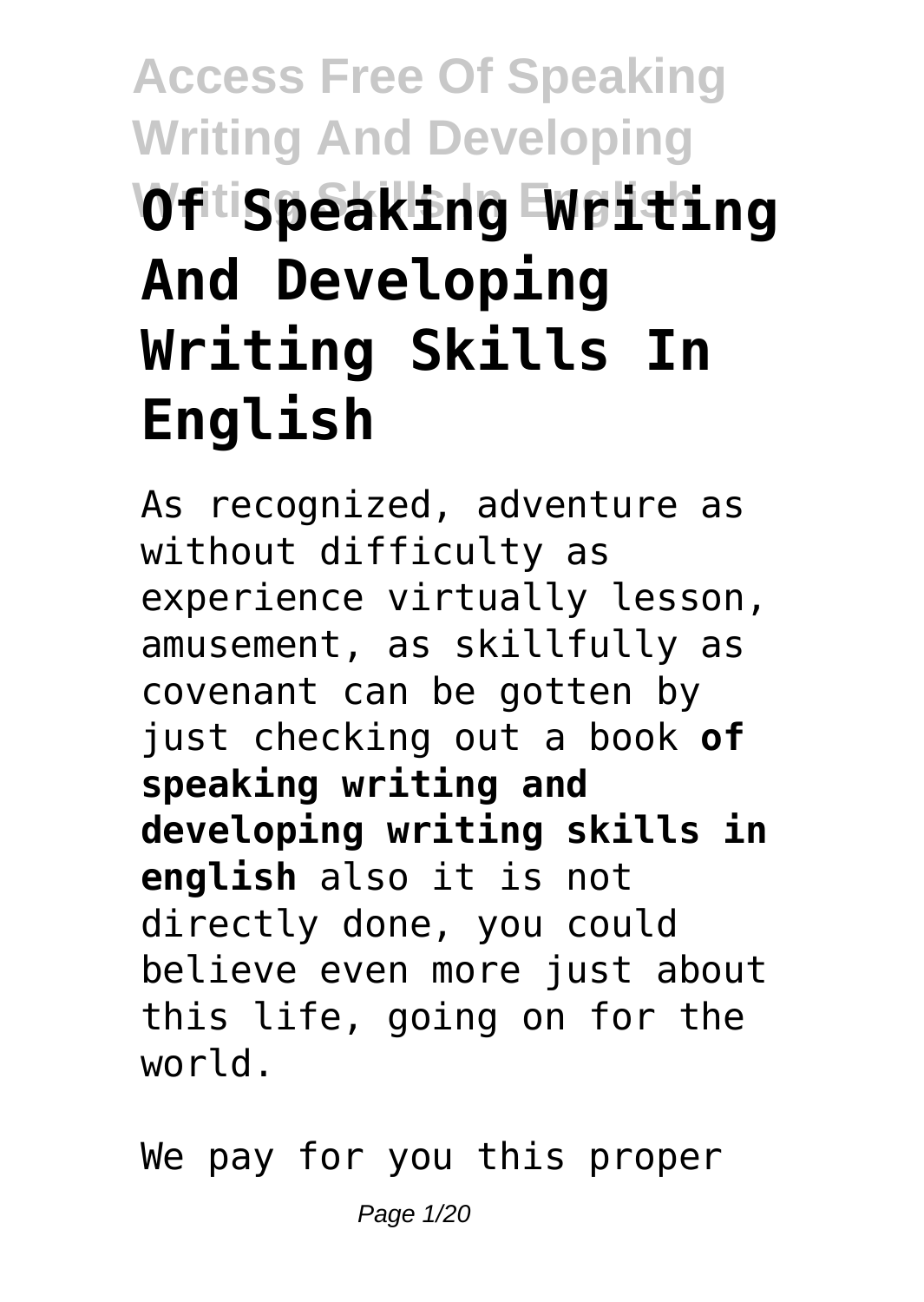**Access Free Of Speaking Writing And Developing Was capably as easy nolish** exaggeration to acquire those all. We pay for of speaking writing and developing writing skills in english and numerous book collections from fictions to scientific research in any way. accompanied by them is this of speaking writing and developing writing skills in english that can be your partner.

How to Speak and Write Correctly - Audio Book **5 Books To Read Improve Basic English (For Beginners)** How to increase your vocabulary 5 things to practice every day to improve your English communication skills *How To* Page 2/20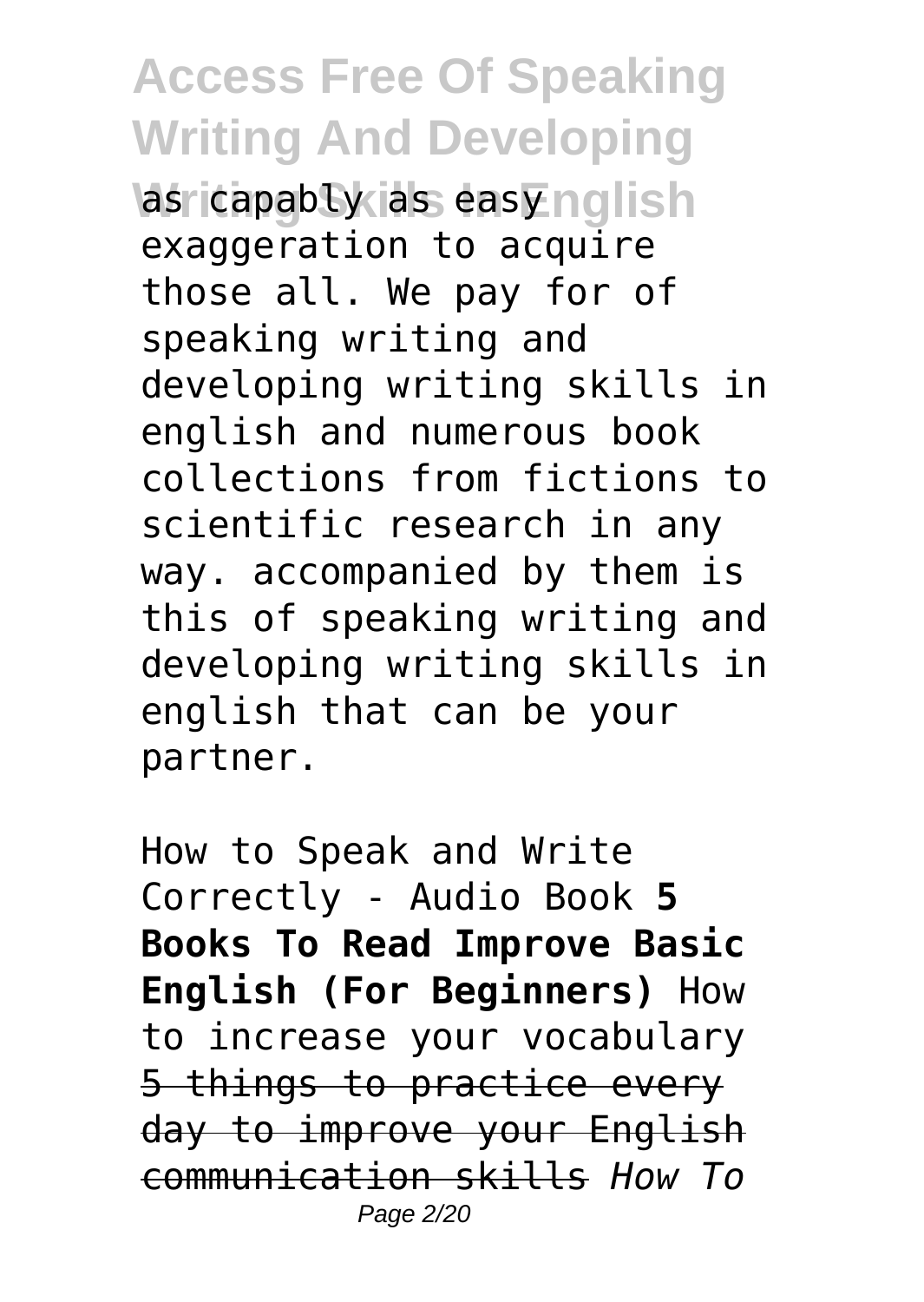**Writing Skills In English** *Speak by Patrick Winston* Speak like a leader  $\overline{I}$  Simon Lancaster | TEDxVerona**How to change Basic English into Business English** 7 Ways to WRITE a BOOK for Beginners - #7Ways **TED's secret to great public speaking | Chris Anderson LEADERSHIP LAB: The Craft of Writing Effectively** Grit: the power of passion and perseverance | Angela Lee Duckworth **Think Fast, Talk Smart: Communication Techniques** Learn English Through Story | The Beauty and the Beast Elementary Level *Change your mindset, change the game | Dr. Alia Crum | TEDxTraverseCity* How I Overcame My Fear of Public Speaking | Danish Dhamani | Page 3/20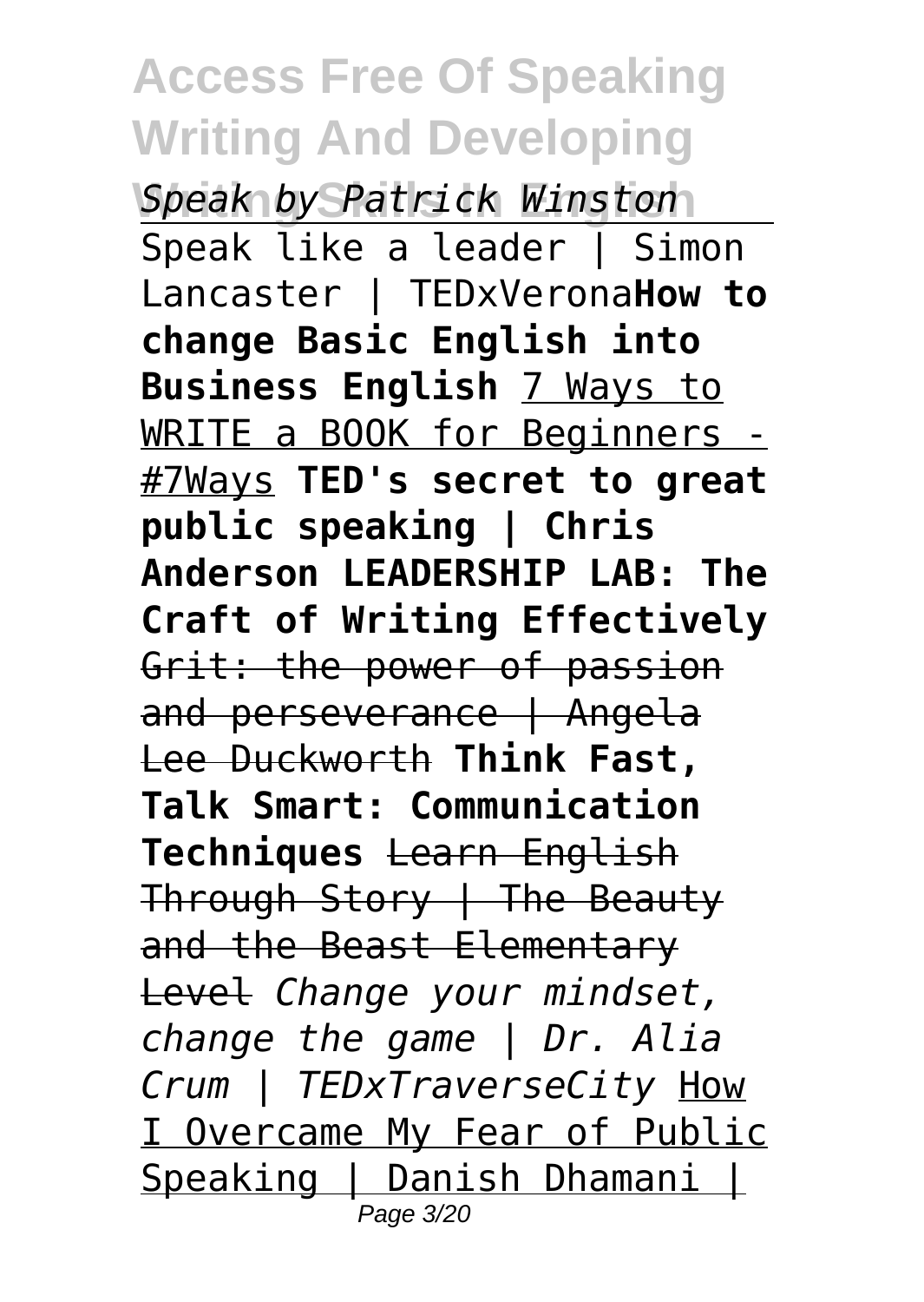**Writing Skills In English** TEDxKids@SMU *How to Create an Ebook for Free (Step by Step!)* **Learn English Through Story - The Stranger by Norman Whitney** Change Your Mindset and Achieve Anything | Colin O'Brady | TEDxPortland How to Talk Like a Native Speaker | Marc Green | TEDxHeidelberg *Marty Lobdell - Study Less Study Smart* **Improve Vocabulary, ★ Sleep Learning ★ Increase English Vocabulary Range, Binaural B** Natasha Bedingfield - Unwritten (US Version) (Official Video) How to Get Your Brain to Focus | Chris Bailey | TEDxManchester How to improve your English speaking skills (by Page 4/20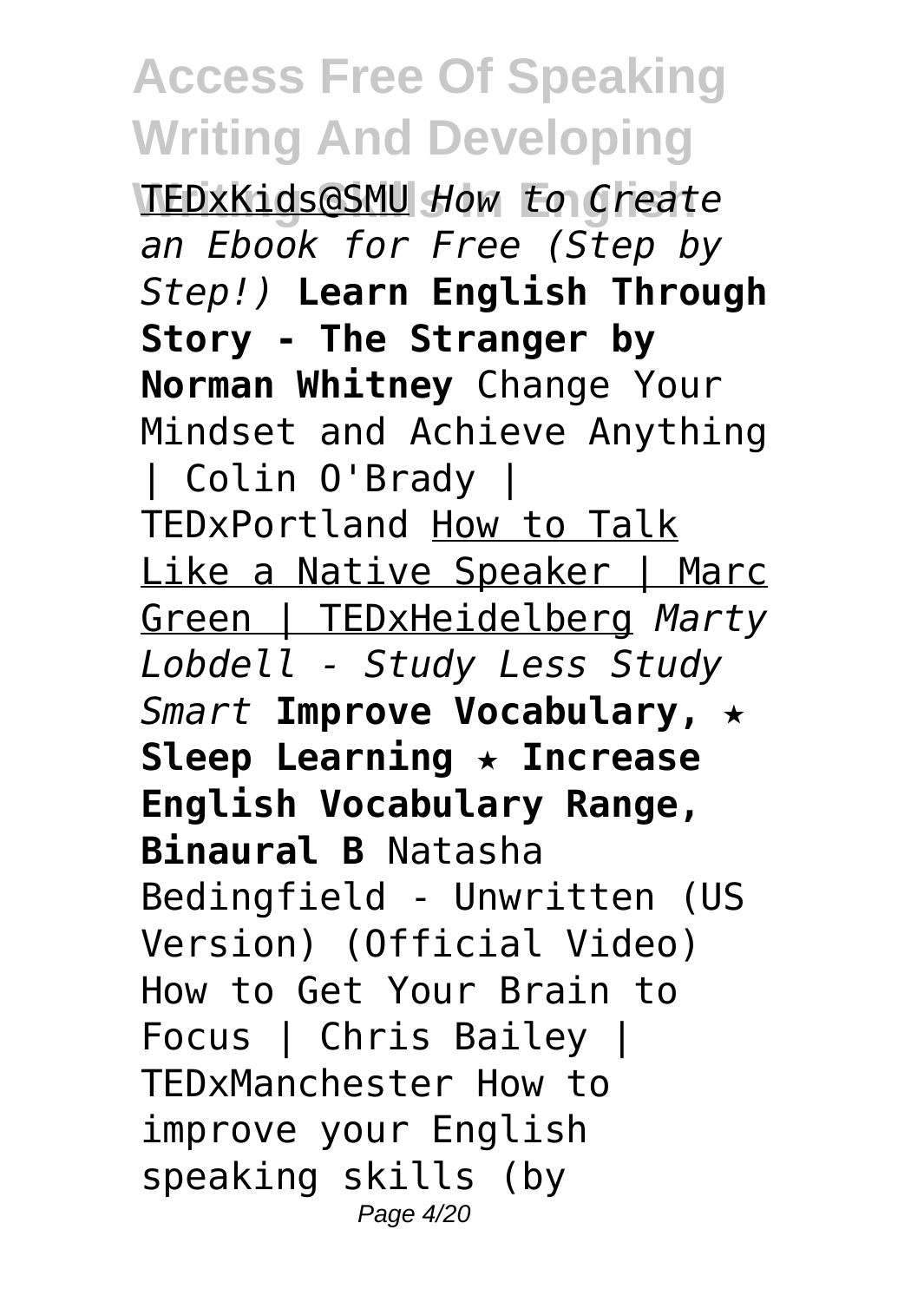**Wourself) Developing ash** Growth Mindset with Carol Dweck

7 Ways to Improve English Writing Skills | IELTS | EXAM | ESSAY | ACADEMIC #Spon

Seven books to help you write better - how to improve your writing skills *How to improve your English writing skills? - Free English lesson* **Developing Writing Skills** *Of Speaking Writing And Developing* (PDF) Of Speaking, Writing, and Developing Writing Skills in English | Anindya Syam Choudhury - Academia.edu Academia.edu is a platform for academics to share research papers. Page 5/20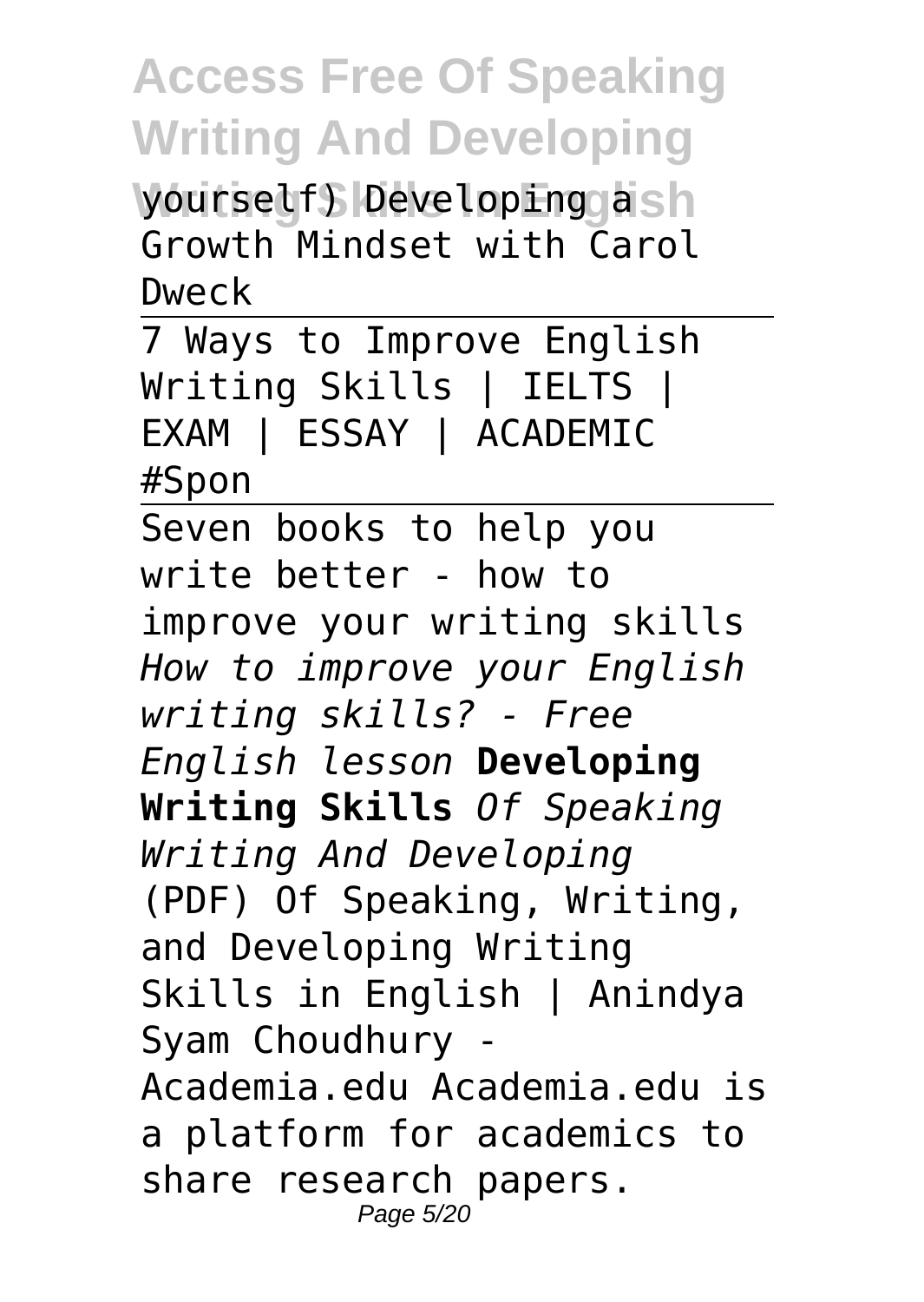**Access Free Of Speaking Writing And Developing Writing Skills In English** *(PDF) Of Speaking, Writing, and Developing Writing Skills ...*

Of Speaking, Writing, and Developing Writing Skills in English 29 In the spoken form of a language, the speaker and the listener are in contact, and hence they are able to interact and exchange roles. The reader, on the other hand, is not usually in the company of the writer making interaction impossible. Also, immediate feedback, both verbal

*Of Speaking, Writing, and Developing Writing Skills in English*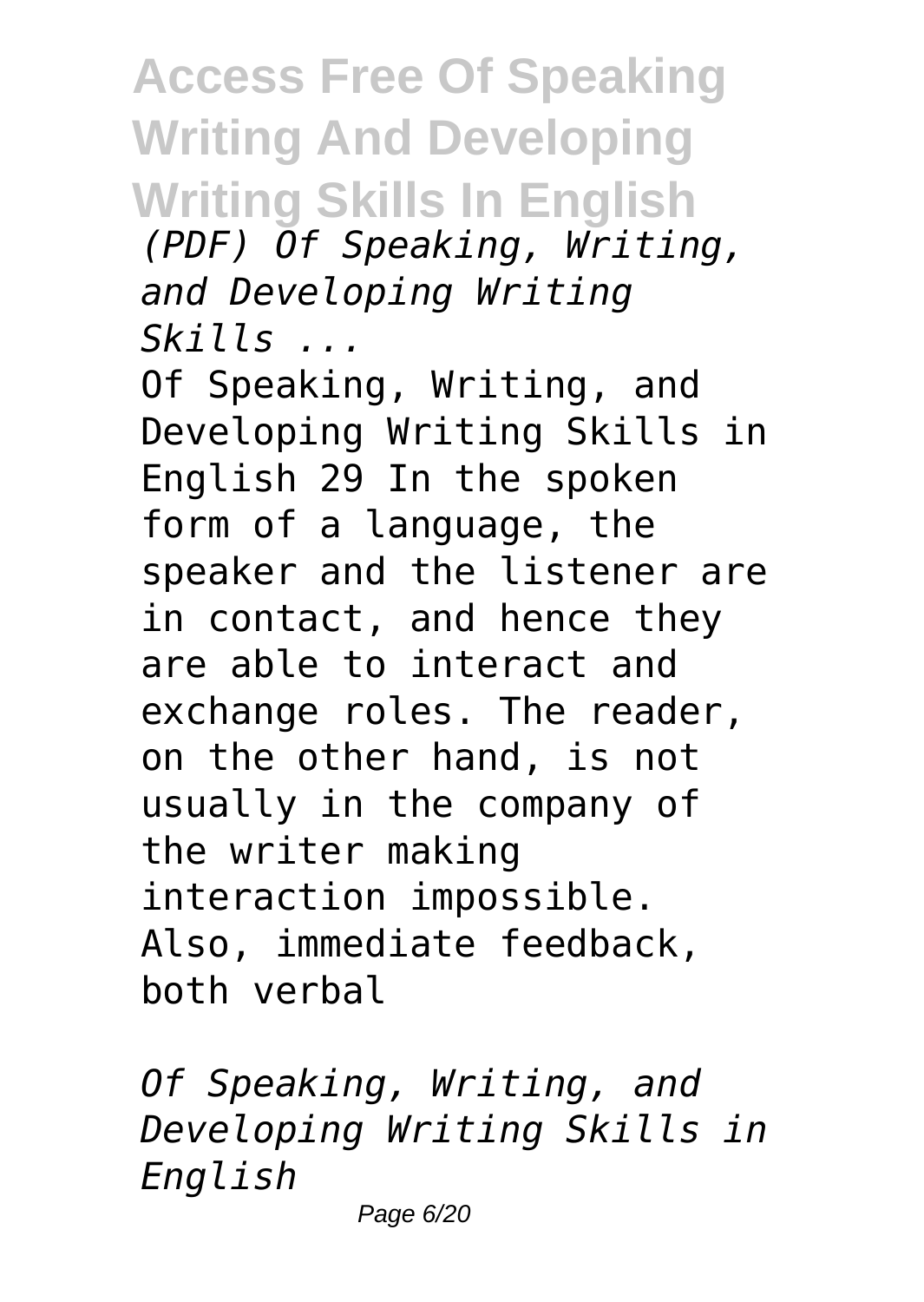Whiting, Slike all Fothersh aspects of language, is communicative. Think about what we write in real life. We write e-mails, lists, notes, covering letters, reports, curriculums, assignments, essays perhaps if we study. Some of us write articles or work on blogs, forums and websites.

*Making writing communicative | TeachingEnglish | British ...*

Of Speaking Writing And Developing Of Speaking, Writing, and Developing Writing Skills in English Of Speaking, Writing, and Developing Writing Skills in English 31 spidergram At Page 7/20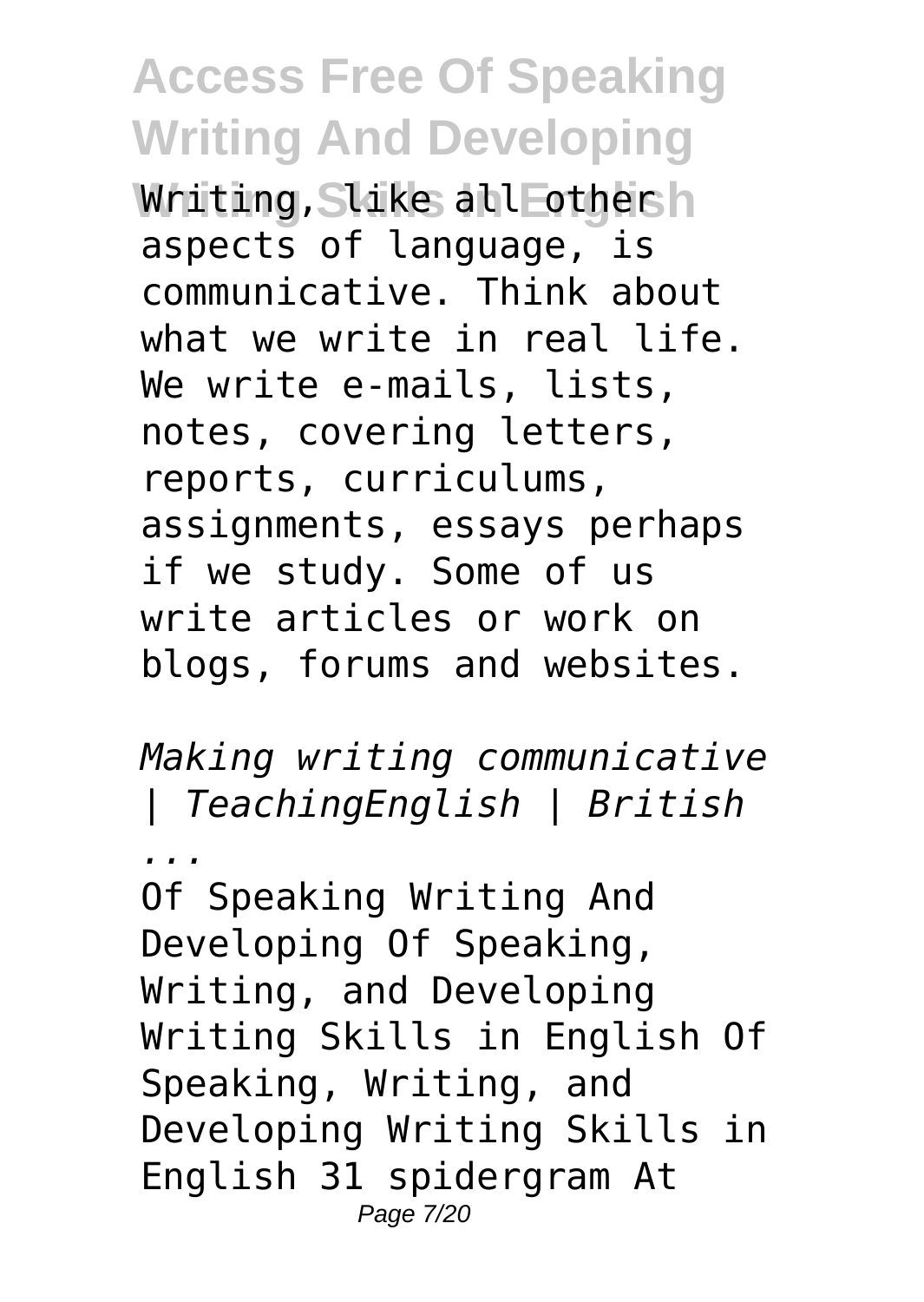this stage, which is a prewriting one, teachers should be careful not to ask for a finished text; asking for bullet points … Developing Speaking and Writing Tasks

...

*[Books] Of Speaking Writing And Developing Writing Skills ...* You may think that listening

and speaking are skills that you develop naturally, almost through osmosis. Unfortunately, that isn't the case! It's just as important for teachers to teach and model the skills of speaking and listening, as it is for them to teach reading and arithmetic! Page 8/20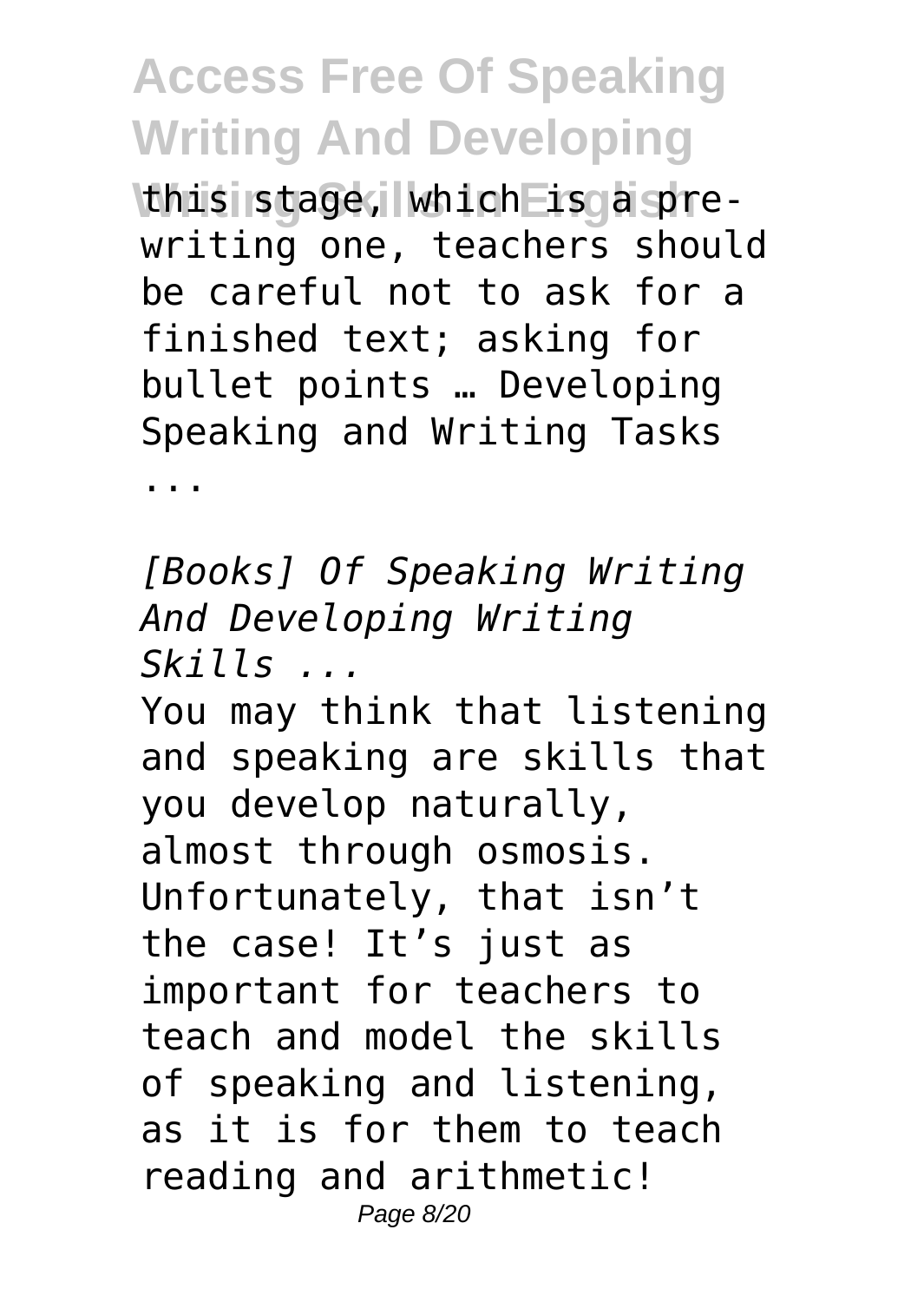**Access Free Of Speaking Writing And Developing Writing Skills In English** *10 Activities for Developing the Skills of Speaking and ...* Learners spend time developing a wide range of sub-skills as they build each of the four skills. Amongst the sub-skills focussed on are scanning and skimming in reading, organisational and editing skills in writing, recognition of connected speech and understanding gist in listening, and pronunciation and intonation in speaking.

*Sub-skills | TeachingEnglish | British Council | BBC* Written communication like Page 9/20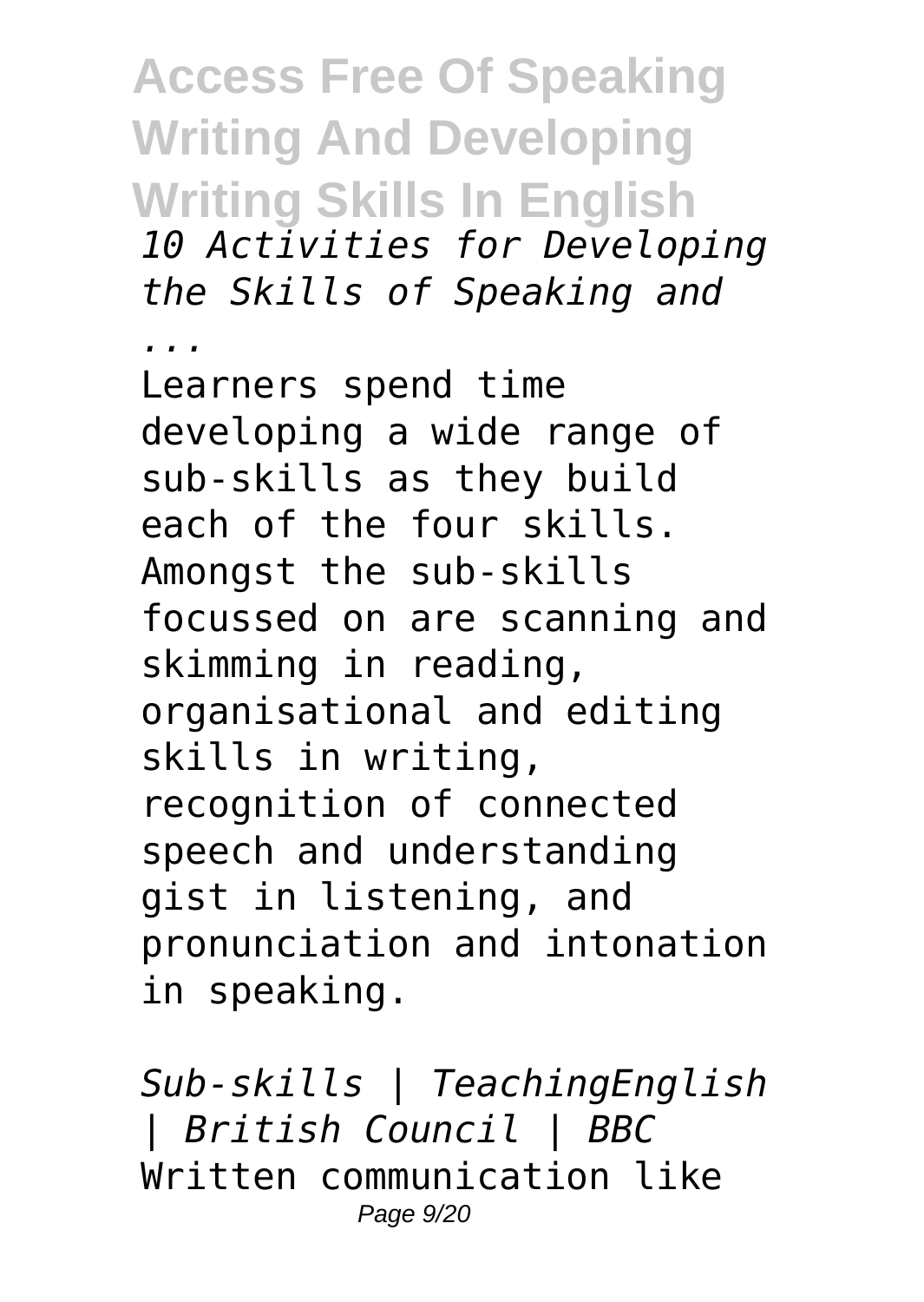**Speaking Sis a skill and you** can improve it simply by listening to your learned, writer friend and applying them in your own writing. One thing you need to remember while asking for help is that your need for written communication may be different for your friend's need for written communication.

*How to Improve Written Communication Skills | edu CBA* Learning a new language involves skills of listening, speaking, reading and writing. Among the 4 skills, speaking is said to be the most direct way to Page 10/20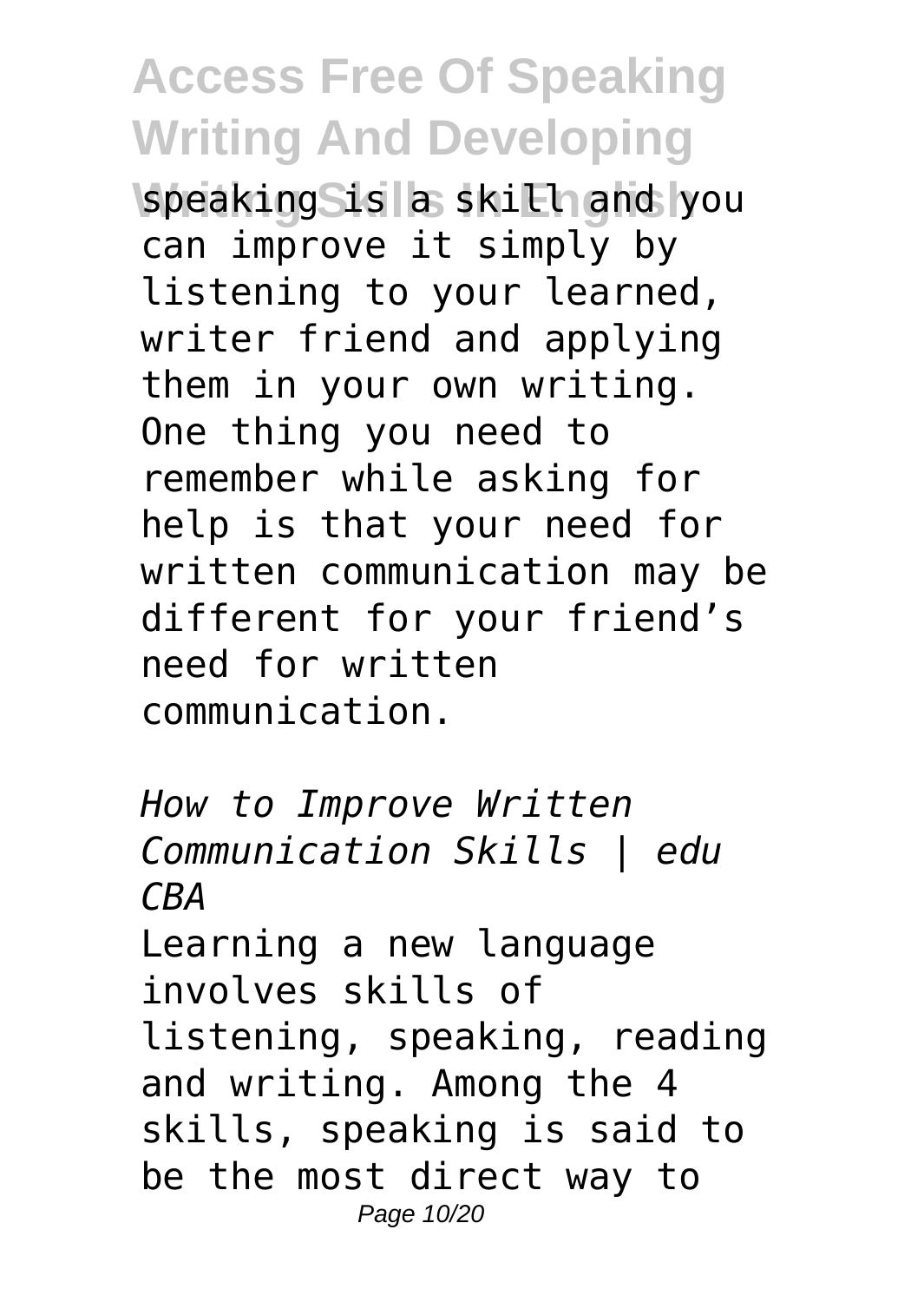**Writing Seconds In As Yunzhong** (1985, cited in Hughes, 2002, 133) states, many language teachers consider speaking as the most effective means of gaining a fluent reading knowledge and correct speech as the foundation for good writing.

*The speaking skill - UKEssays.com* The history of writing traces the development of expressing language by letters or other marks and also the studies and descriptions of these developments. In the history of how writing systems have evolved in different human civilizations, more complete Page 11/20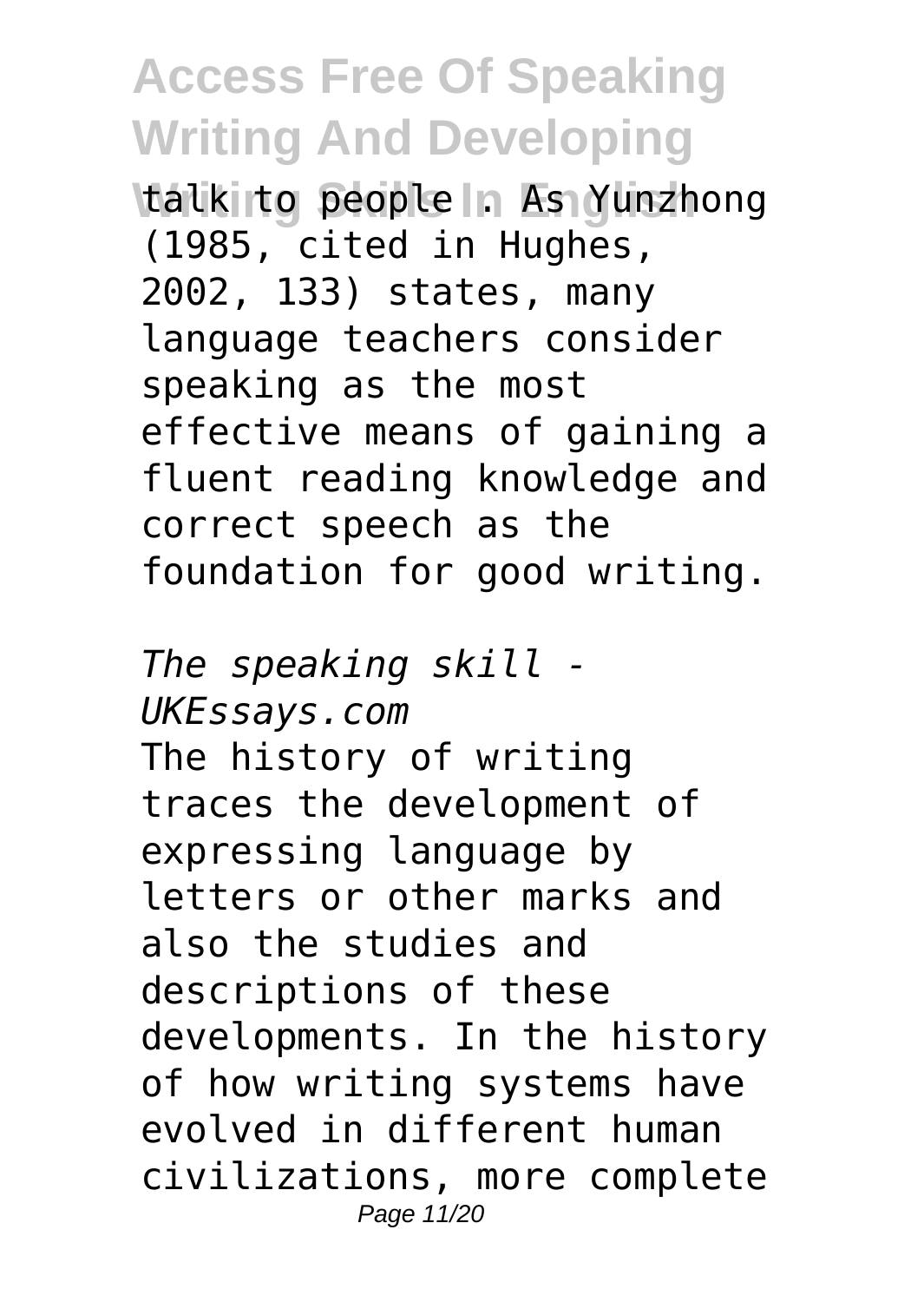**Writing systems were lish** preceded by proto-writing, systems of ideographic or early mnemonic symbols. True writing, in which the content of a linguistic utterance is encoded so that another reader can reconstruct, with a fair degree of accuracy, the

#### *History of writing - Wikipedia*

A child will learn to communicate by watching and listening to their parents, and then mimicking their words and actions; the more you communicate with your child, the earlier and quicker they will develop these skills. Page 12/20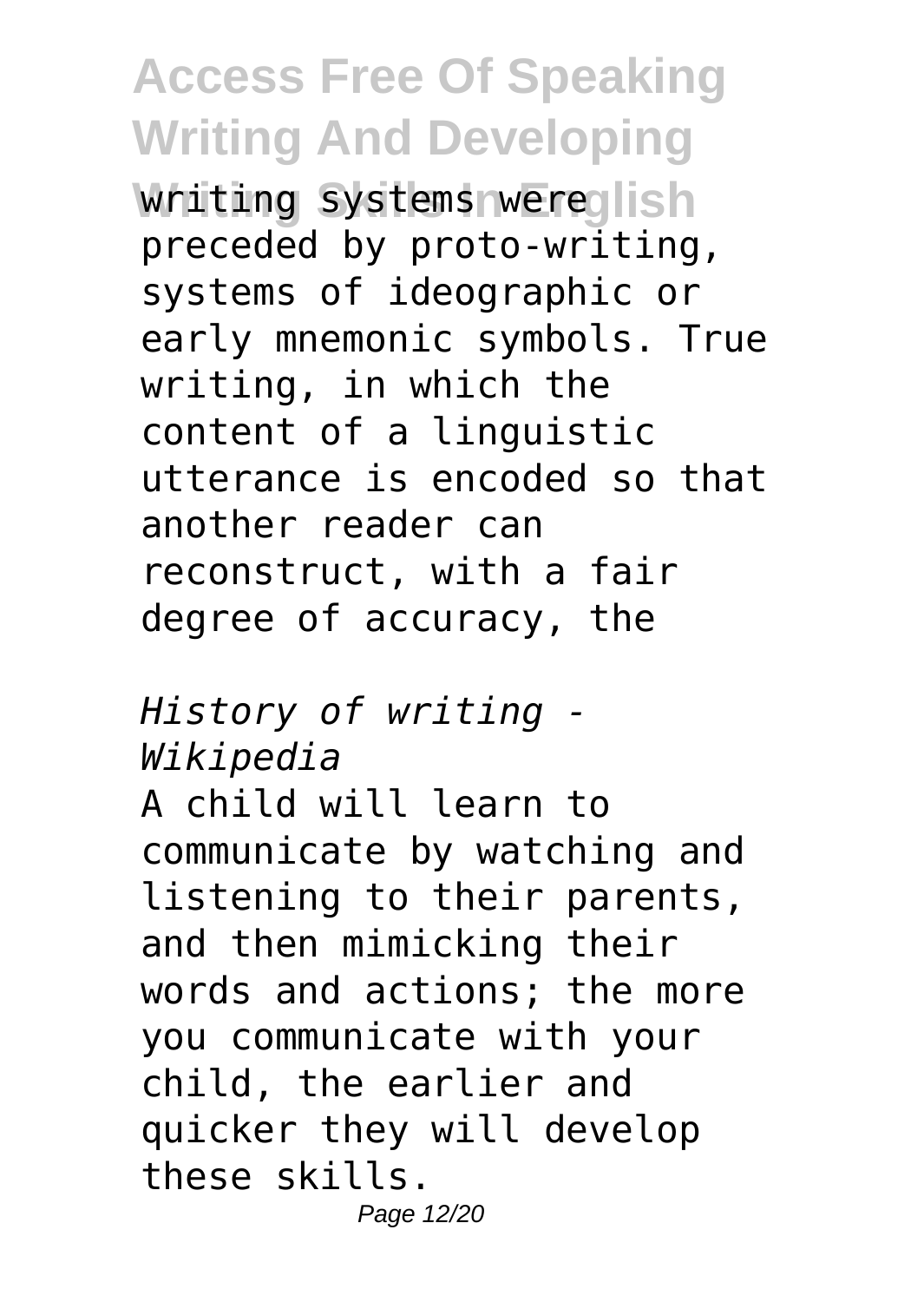**Access Free Of Speaking Writing And Developing Writing Skills In English** *The importance of children developing good communication ...* Children begin to use writing to express what they can already say in speech. Writing closely reflects the patterns of spoken language. There may be colloquialisms, strings of clauses linked by "and", unfinished sentences. Differentiation stage (9+) Writing begins to diverge from speech and develops its own patterns and organisation.

*Learning to Write - A-Level English Language Revision* Gateway to writing – Developing handwriting Ideas Page 13/20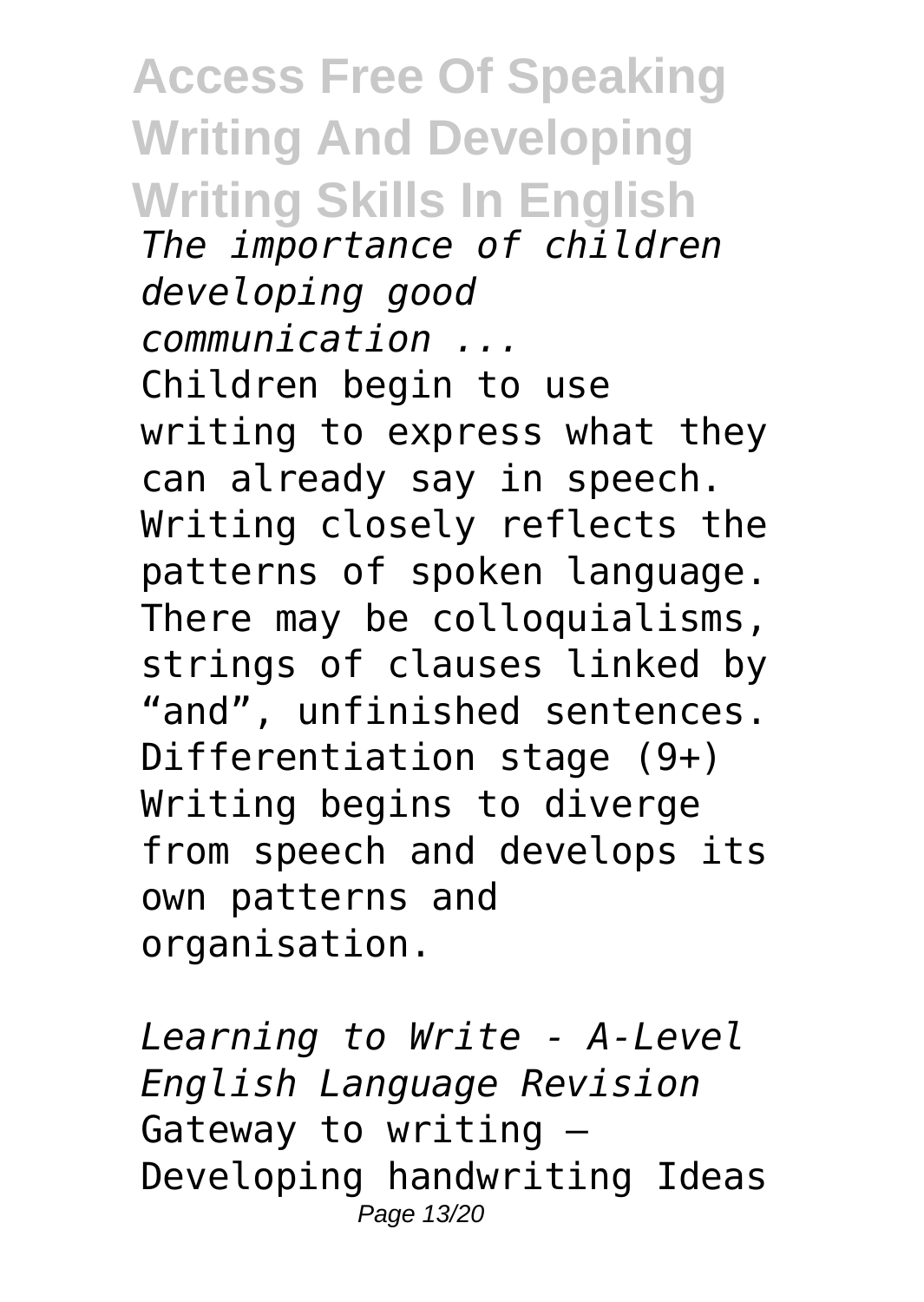**Montdeveloping gross motor** control Consolidate the vocabulary of movement by talking about the movements children make, such as going round and round, making curves, springing up and sliding down, making long, slow movements or quick, jumpy movements.

*Developing handwriting - Foundation Years* Develop a habit of learning and speaking a new word everyday: Make sure you read every day and when you came across a new word then understand its meaning from the dictionary and then try inculcating it in your speaking process. This will Page 14/20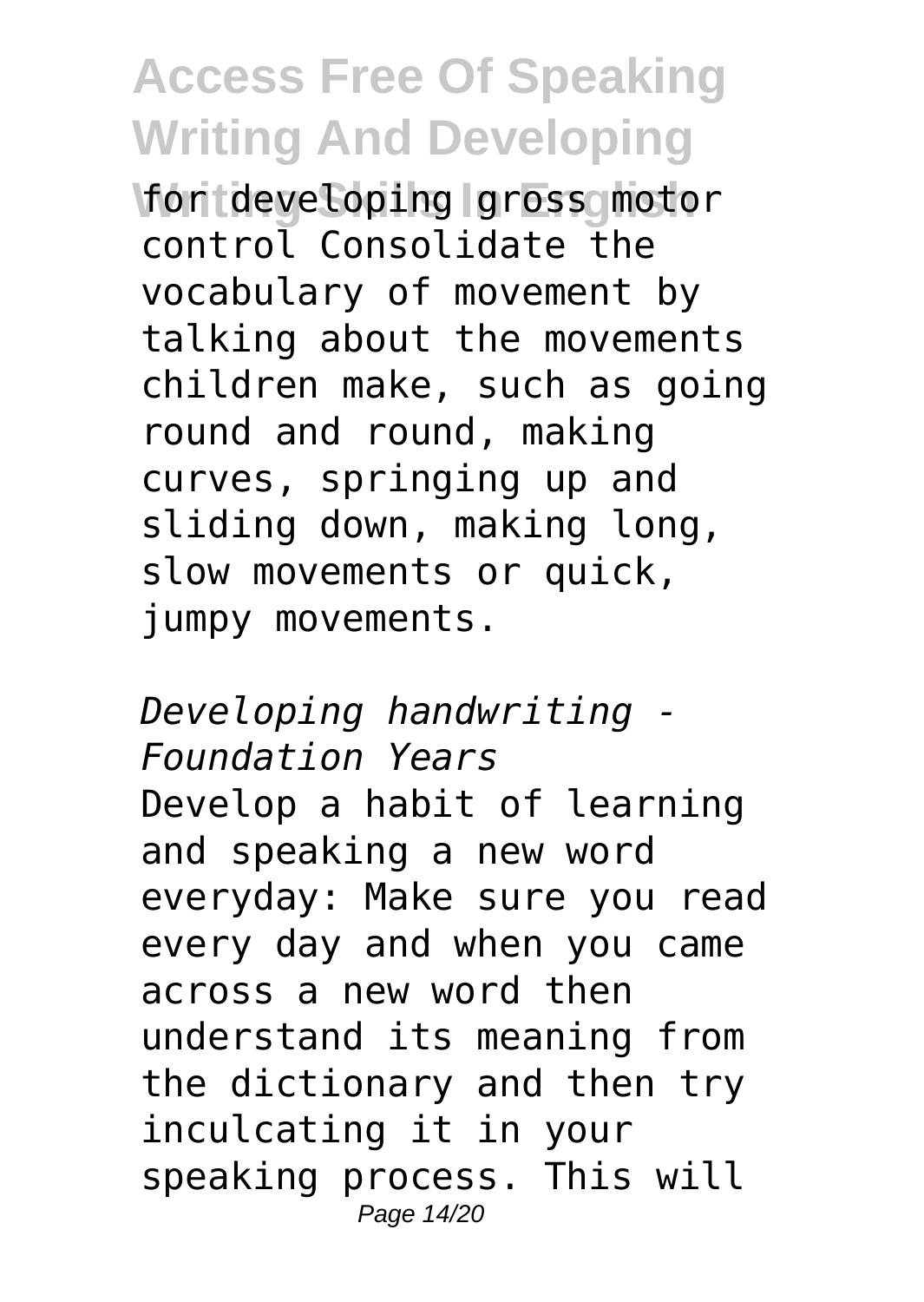**Access Free Of Speaking Writing And Developing Not fonty Senhance yourlish** vocabulary but will also boost your confidence for speaking this amazing language. 8.

*30 Top Strategies for Developing Reading and Speaking ...* tools for achieving an effective written communication. Students need opportunities to develop their reading and writing skills. Developing students¶ competencies in reading and writing requires exposing students to gradually challenging reading materials and writing tasks. The aim is making students read and write effectively. Page 15/20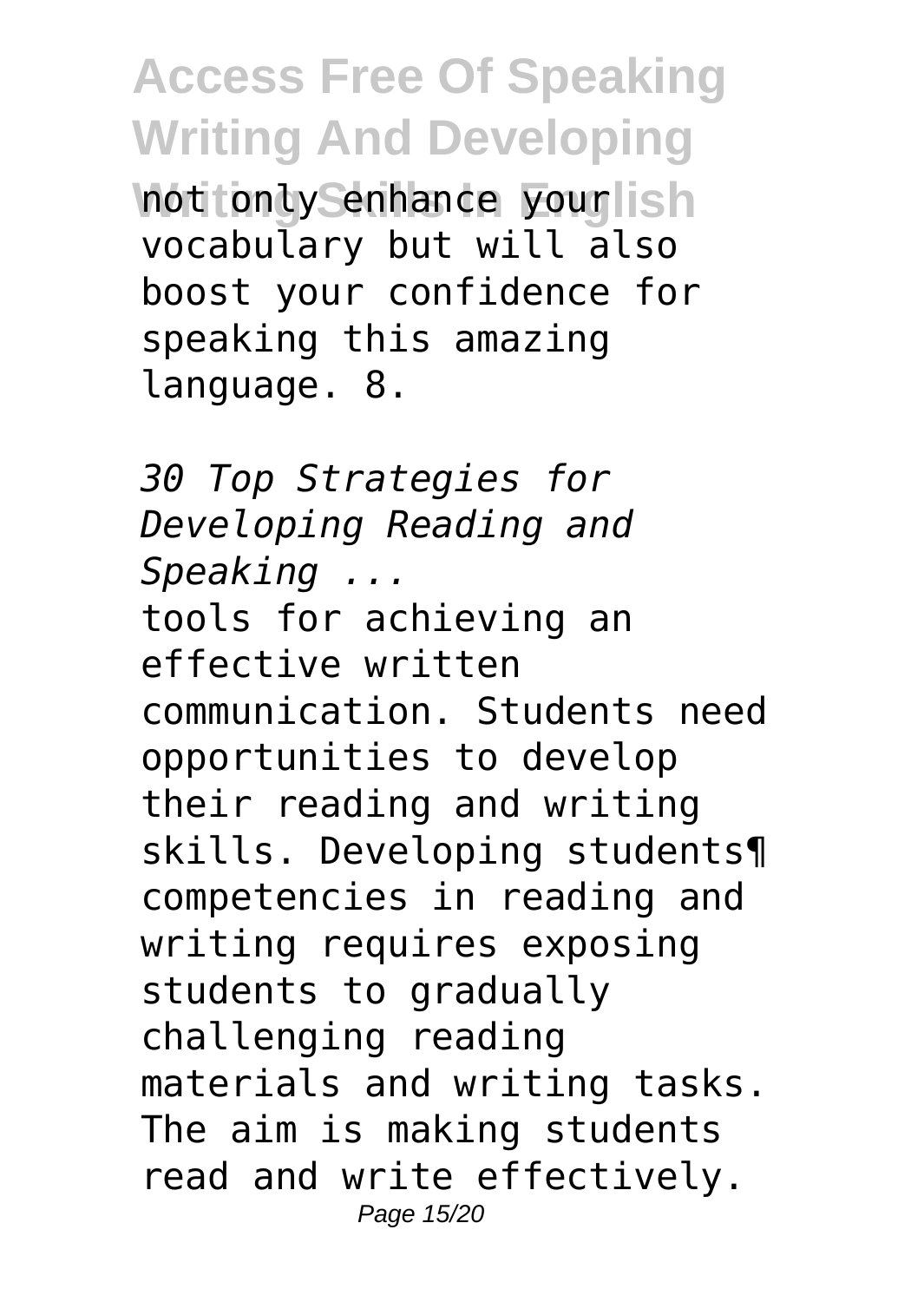#### **Access Free Of Speaking Writing And Developing Writing Skills In English**

*The Importance of Four Skills Reading, Speaking, Writing ...*

In speaking and listening we tend to be getting something done, exploring ideas, working out some aspect of the world, or simply being together. In writing we may be creating a record, committing events or moments to paper. Research has also thrown considerable light on the complexity of spoken interaction in either a first or second language.

#### *DEVOPING CLASSROOM SPEAKING ACTIVITIES;* Given the interrelationship between reading, writing, Page 16/20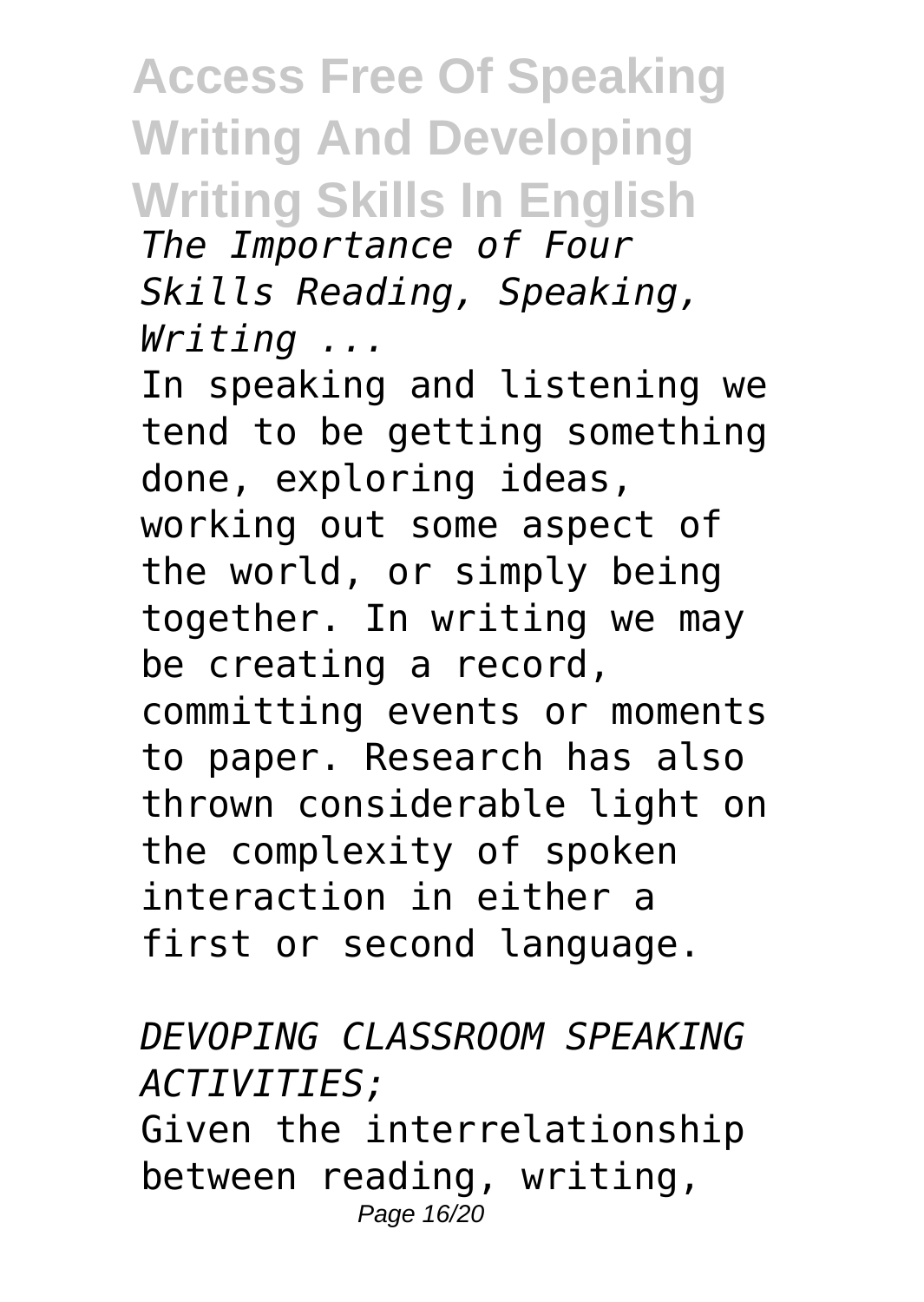**Wandtspeaking and Eistening,** this section of the Literacy Teaching Toolkit builds on and complements material available in other sections of the toolkit. Topics in this section. Effective writing instruction; The four resources model for writing; Teaching practices; Approaches to the teaching ...

*Writing - Department of Education and Training* Evaluate (assess,judge in relationalterms)According to Bloom's method it is important to have an organization of the processto know the student development and performance Page 17/20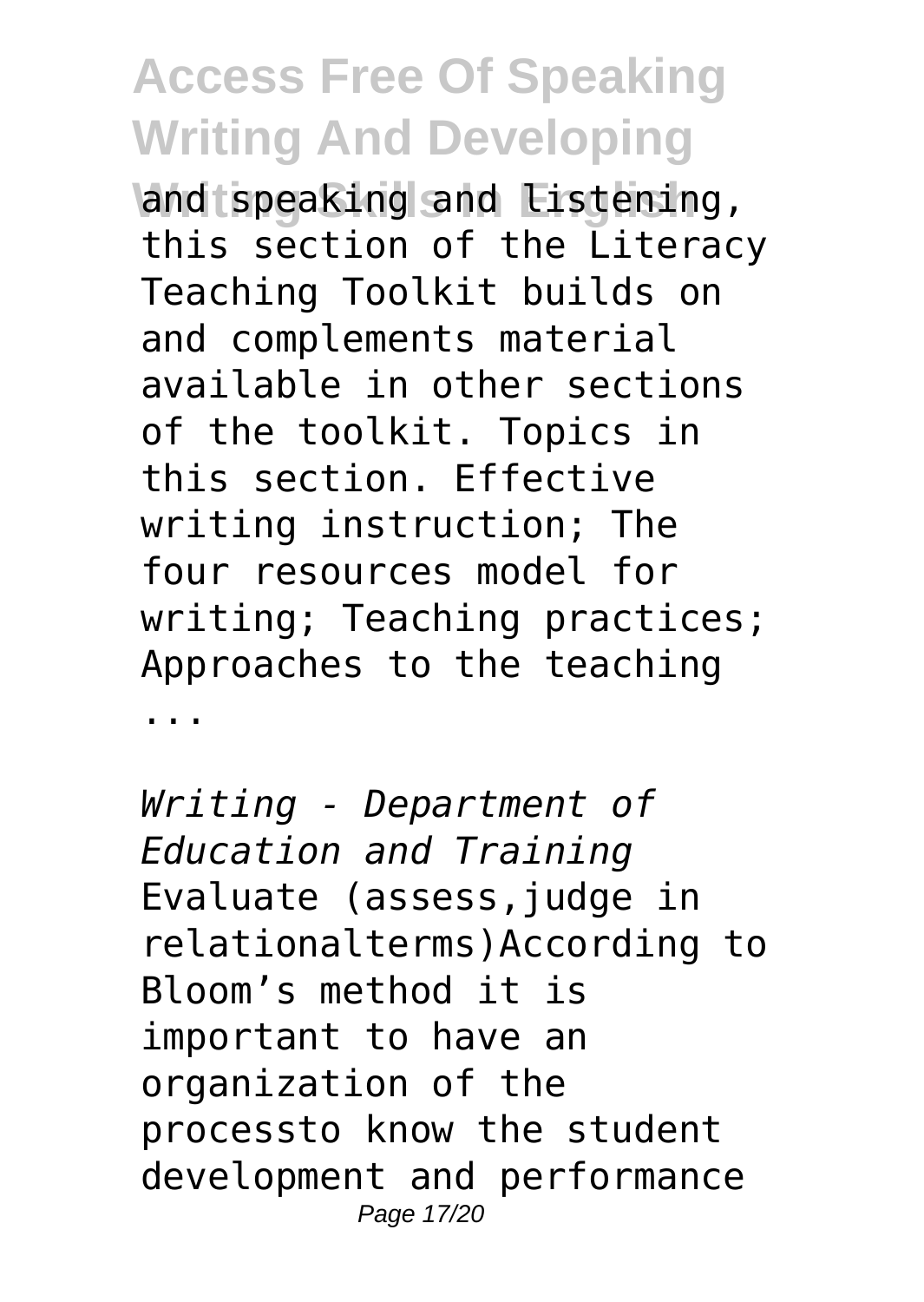along the period or school year;he also says that all the four skills (listening, speaking, reading and writing) shouldbe complementary of each other, the student should understand and react, followdirections and apply the ...

*Developing speaking skills essay - SlideShare* Critical Writing One of the skills that regular writing will help you to develop is your ability to write critically - that is, to write in a way that is characterised by: a clear and confident refusal to accept the conclusions of Page 18/20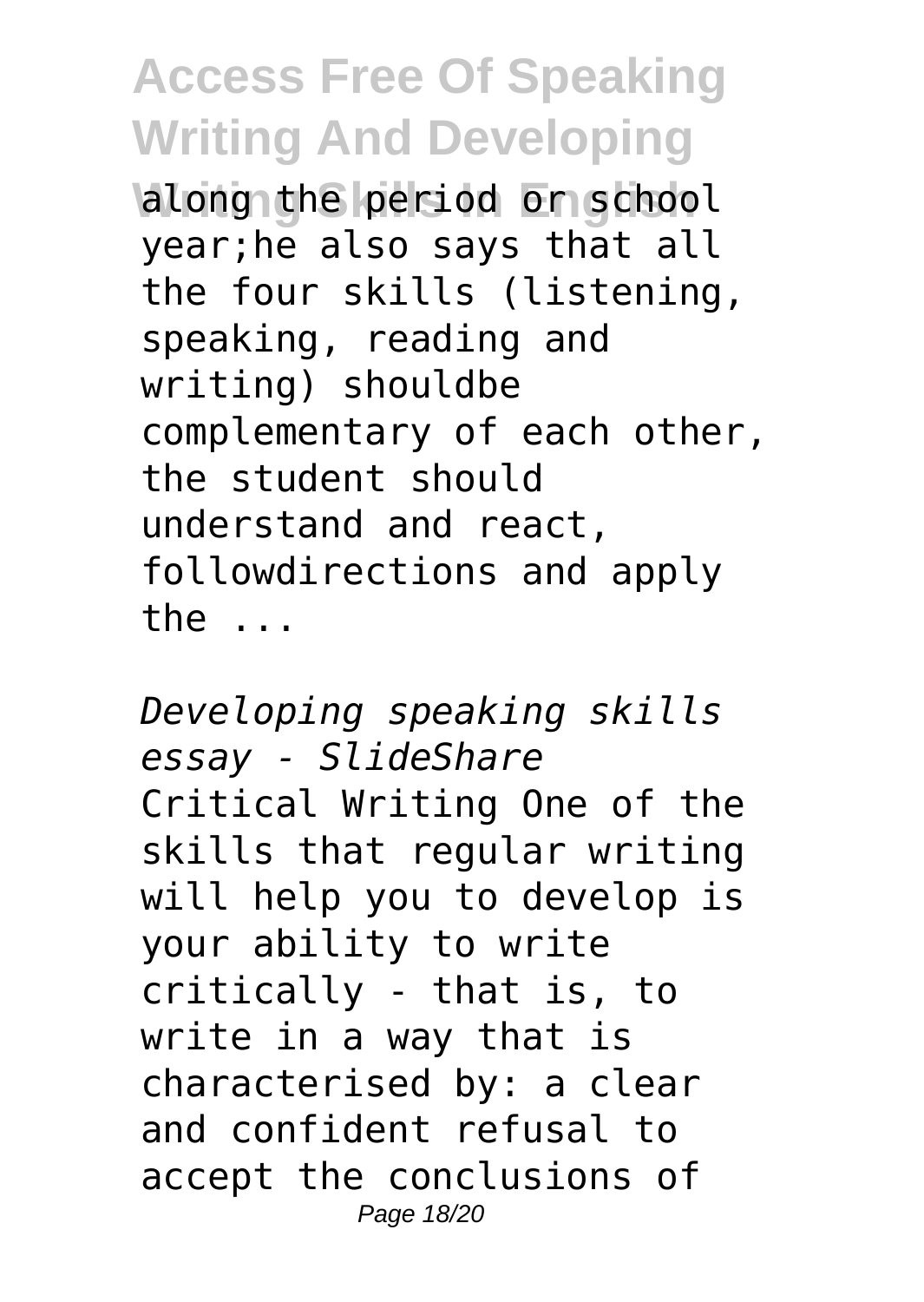**Access Free Of Speaking Writing And Developing Wother writers withoutlish** evaluating the arguments and evidence that they provide

*Develop Your Writing - Writing Skills and Technique ...* Oral language is crucial to a child's literacy development, including listening, speaking, reading, and writing skills. While the culture of the child influences the patterns of language, the school environment can enable children to refine its use. As children enter school, they bring diverse levels of language acquisition to the learning process.

Page 19/20